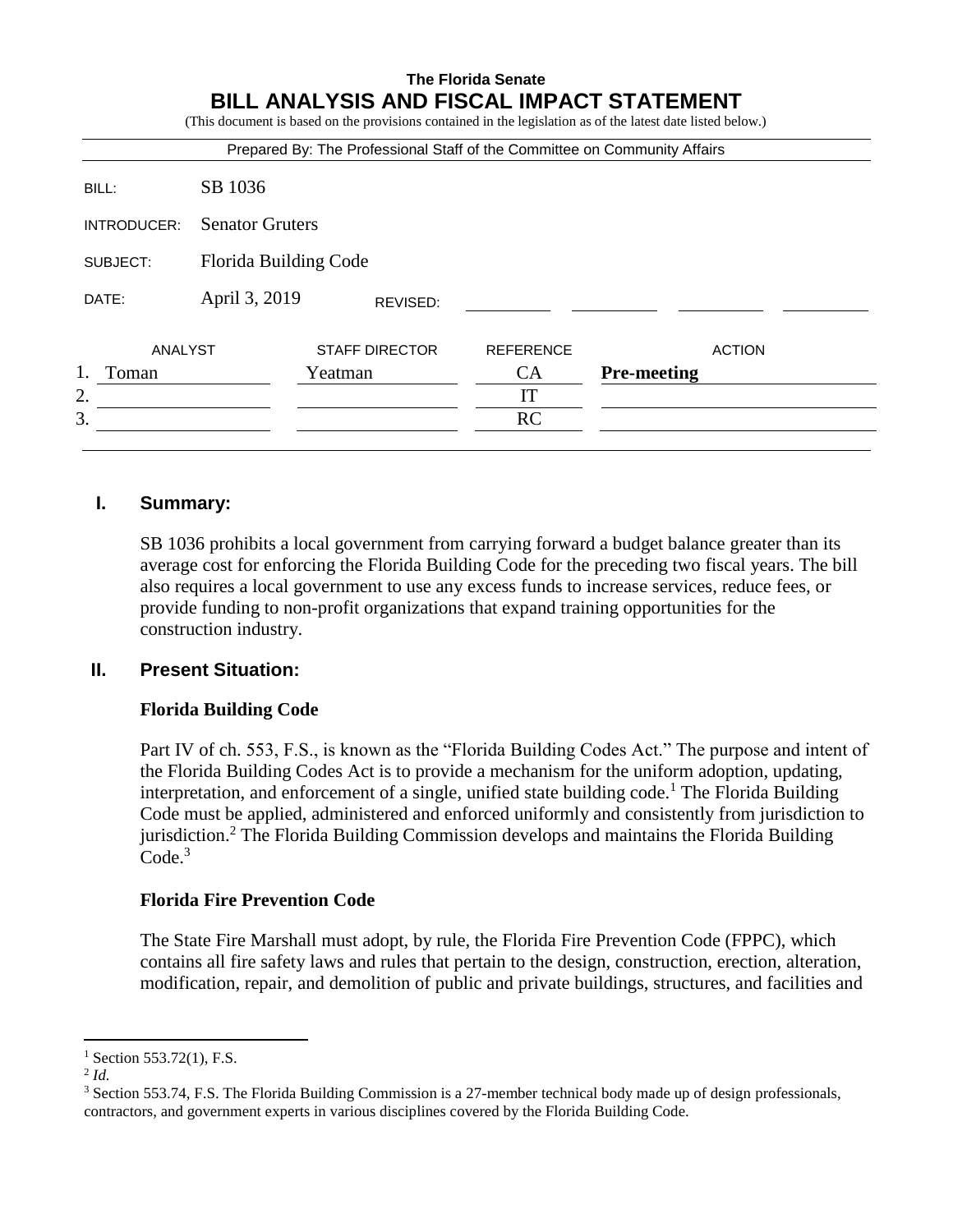the enforcement of such fire safety laws and rules.<sup>4</sup> The FFPC operates in conjunction with the Florida Building Code. Conflicts between the FFPC and the Florida Building Code are resolved through coordination and cooperation between the State Fire Marshall and the Florida Building Commission in favor of requirements offering the greatest degree of life safety.<sup>5</sup>

## **Enforcement of the Florida Building Code: Permits and Inspections**

It is the intent of the Legislature that local governments have the power to inspect all buildings, structures, and facilities within their jurisdictions in protection of the public's health, safety, and welfare.<sup>6</sup> Authorized state and local government agencies enforce the Florida Building Code and issue building permits.<sup>7</sup>

A building permit is an official document or certificate issued by the local building official that authorizes performance of a specific activity.<sup>8</sup> It is unlawful for a person, firm, or corporation to construct, erect, alter, repair, secure, or demolish any building without first obtaining a permit from the local enforcing agency upon the payment of reasonable fees as set forth in a schedule of fees adopted by the enforcing agency.<sup>9</sup> A local enforcement agency must post each type of building permit application on its website.<sup>10</sup>

A building official is a local government employee who supervises building code activities, including plan review, enforcement, and inspection.<sup>11</sup> Any construction work that requires a building permit also requires plans and inspections by the local building official to ensure the work complies with the Florida Building Code,<sup>12</sup> including certain required building, electrical, plumbing, mechanical, and gas inspections.<sup>13</sup>

## **Local Government Building Code Permitting Fees**

#### *Determination and Usage*

A local government entity may provide a schedule of reasonable inspection fees in order to defer the costs of inspection and enforcement of the Florida Building Code.<sup>14</sup> The local government entity's fees must be used solely for carrying out that local government entity's responsibilities

 $\overline{a}$ 

<sup>4</sup> Section 633.202(1), F.S.

<sup>5</sup> *See* ss. 553.72(5), 553.73(1)(d), and 633.104(5), F.S.

 $6$  Section 553.72(2), F.S.

<sup>7</sup> *See* ss. 125.01(1)(bb), 125.56(1), 553.72(3), and 553.80(1), F.S.

<sup>8</sup> Section 202, 2017 Florida Building Code – Building, Sixth Edition (July 2017) *available at*

<https://codes.iccsafe.org/content/FBC2017/chapter-2-definitions> (last visited February 26, 2019). Section 553.79(1)(b), F.S. requires a local enforcement agency of the Florida Building Code to post each type of building permit application on its website.

<sup>9</sup> *See* ss. 125.56(4)(a) and 553.79(1), F.S. Other entities may, by resolution or regulation, be directed to issue permits.

 $10$  Section 553.79(1)(b), F.S.

 $11$  Section 468.603(2), F.S.

<sup>12</sup> Section 553.79(2), F.S.

<sup>13</sup> Section 110.3, 2017 Florida Building Code – Building, Sixth Edition (July 2017) *available at*

<https://codes.iccsafe.org/content/FBC2017/chapter-1-scope-and-administration> (last visited February 26, 2019).

<sup>&</sup>lt;sup>14</sup> See ss. 125.56(2), 166.222, and 553.80(7), F.S. While not required by Florida Statutes, it appears that many local governments currently post fee schedules on their websites.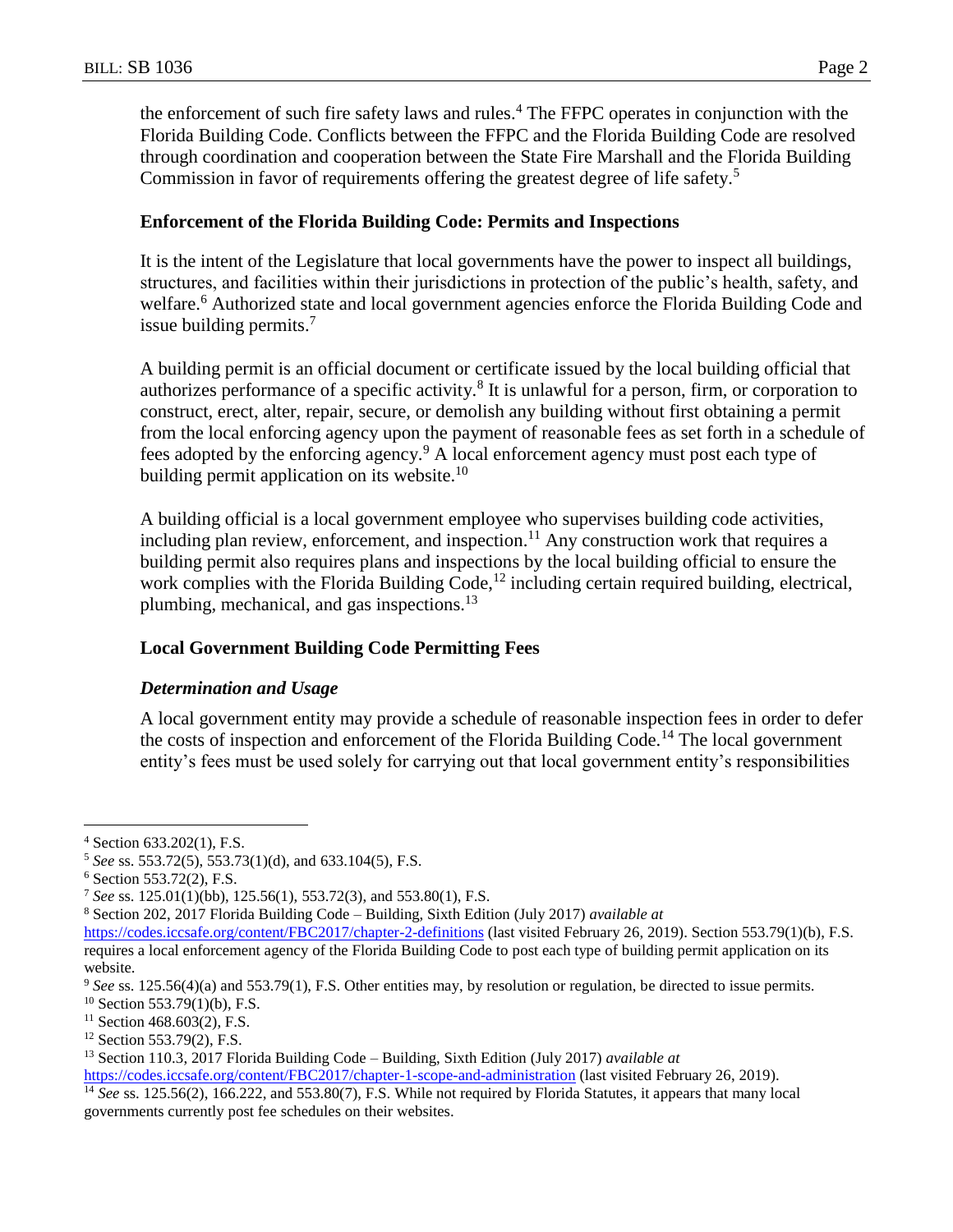in enforcing the Florida Building Code.<sup>15</sup> The basis for the fee structure must relate to the level of service provided by the local government.<sup>16</sup> The total estimated annual revenue derived from fees, and fines and investment earnings related to the fees, may not exceed the total estimated annual costs of allowable activities.<sup>17</sup> Fees charged must be consistently applied.<sup>18</sup> The funding of certain general government activities and programs from fee revenues is expressly prohibited. Examples of these include planning and zoning activities or the enforcement of local ordinances unrelated to the Florida Building Code.<sup>19</sup>

# *Fiscal Tracking and Accountability*

A local government must use recognized management, accounting, and oversight practices to ensure that any building permitting and inspection fees, fines, and investment earnings are maintained and allocated or used solely for the purposes of enforcing building codes.<sup>20</sup> Any unexpended fee balances are carried forward to future years for allowable activities or are refunded at the discretion of the local government.<sup>21</sup>

The most recent information on building permit fee revenues provided by the Office of Economic and Demographic Research captures data from 2017. For that year, 63 counties reported building permit fee revenues totaling \$265,162,945; while 310 municipalities reported revenues totaling  $$478,299,301.<sup>22</sup>$ 

# **Tax Exempt 501(c)(3) Not For Profit Organizations<sup>23</sup>**

An organization described in section  $501(c)(3)$  of the Internal Revenue Code is commonly referred to as a charitable organization. The organization must not be organized or operated for the benefit of private interests, and no part of a section  $501(c)(3)$  organization's net earnings may inure to the benefit of any private shareholder or individual. In addition, it may not be an action organization*, i.e.,* it may not attempt to influence legislation as a substantial part of its activities and it may not participate in any campaign activity for or against political candidates.

 $\overline{a}$ 

<sup>18</sup> *Id.*

<sup>&</sup>lt;sup>15</sup> The phrase "enforcing the Florida Building Code" includes the direct costs and reasonable indirect costs associated with review of building plans, building inspections, reinspections, and building permit processing; building code enforcement; and fire inspections associated with new construction. The phrase may also include training costs associated with the enforcement. *See* s. 553.80(7)(a), F.S.

<sup>16</sup> Section 553.80(7), F.S.

<sup>17</sup> *Id.*

 $19$  Section 553.80(7)(b), F.S. Additional activities that may not be funded by permit fees include public information requests, community functions, boards, and any program not directly related to enforcement of the Florida Building Code.  $20$  Section 553.80(7)(b), F.S.

<sup>21</sup> Section 553.80(7), F.S.

<sup>22</sup> Office of Economic and Demographic Research, The Florida Legislature, *Building Permit Fees, available at* <http://edr.state.fl.us/Content/local-government/data/data-a-to-z/a-f.cfm> (last visited April 3, 2019).

<sup>23</sup> For information this section of the analysis *see* Internal Revenue Services, *Exemption Requirements - 501(c)(3) Organizations*, *available at* [https://www.irs.gov/charities-non-profits/charitable-organizations/exemption-requirements](https://www.irs.gov/charities-non-profits/charitable-organizations/exemption-requirements-section-501c3-organizations)[section-501c3-organizations](https://www.irs.gov/charities-non-profits/charitable-organizations/exemption-requirements-section-501c3-organizations) (last visited April 3, 2019).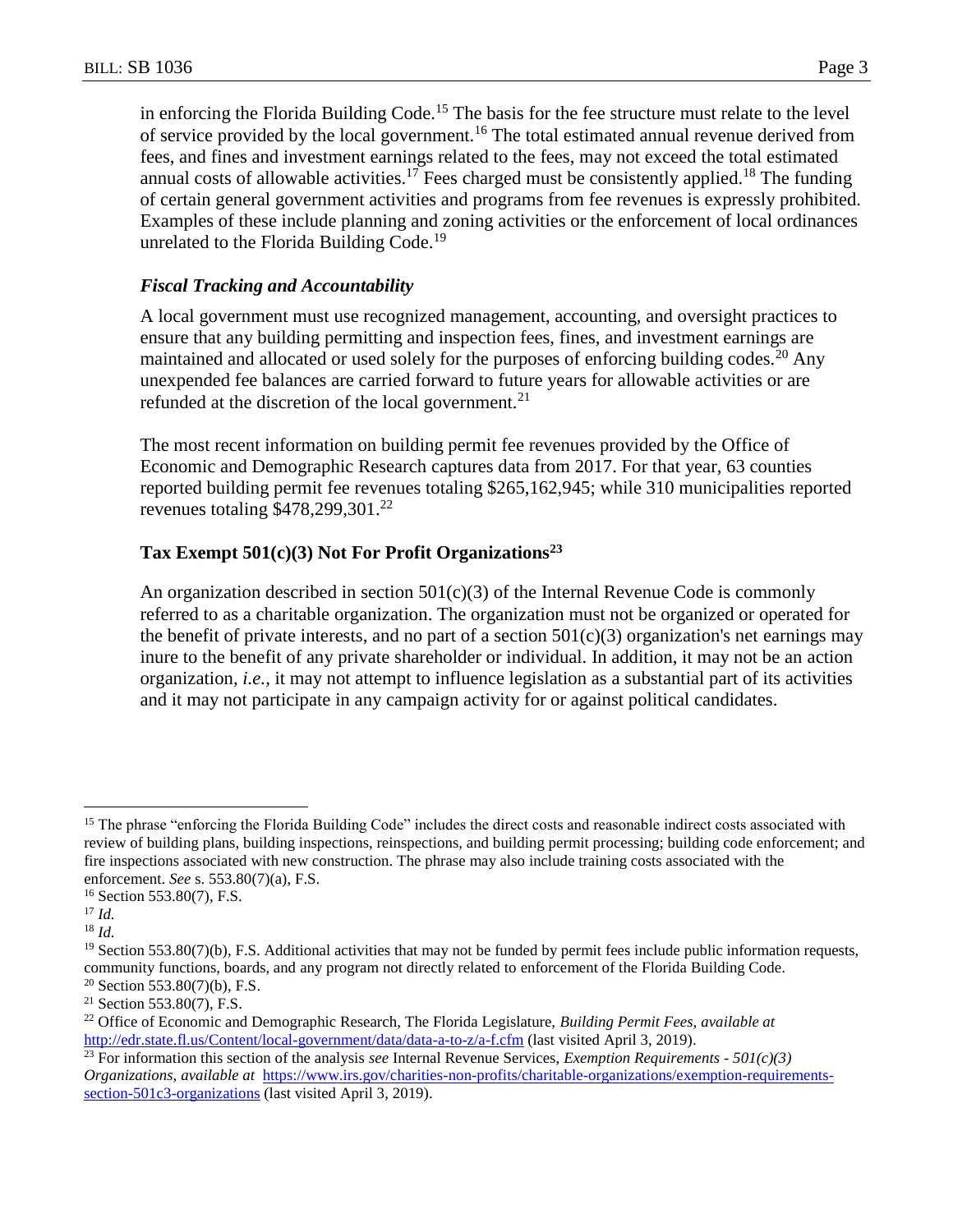## **The Construction Industry**

Section 440.02(8), F.S., defines "construction industry" to mean for-profit activities involving any building, clearing, filling, excavation, or substantial improvement in the size or use of any structure or the appearance of any land. However, "construction" does not mean a homeowner's act of construction or the result of a construction upon his or her own premises, provided such premises are not intended to be sold, resold, or leased by the owner within one year after the commencement of construction.

# **III. Effect of Proposed Changes:**

**Section 1** amends s. 553.80, F.S., to prohibit a local government from carrying forward an amount of funds generated by code enforcement that exceeds a two year rolling average of its operating budget for code enforcement. The bill defines "operating budget" as not including reserve amounts.

If a local government has funds in excess of the defined average amount, it must use the funds to increase services, reduce fees, or provide funding to entities designated as not for profit under s.  $501(c)(3)$  of the Internal Revenue Code whose primary purpose is to expand training opportunities for the construction industry, as defined in s. 440.02(8), F.S.

**Section 2** provides an effective date of July 1, 2019.

## **IV. Constitutional Issues:**

A. Municipality/County Mandates Restrictions:

None.

B. Public Records/Open Meetings Issues:

None.

C. Trust Funds Restrictions:

None.

D. State Tax or Fee Increases:

None.

E. Other Constitutional Issues:

None identified.